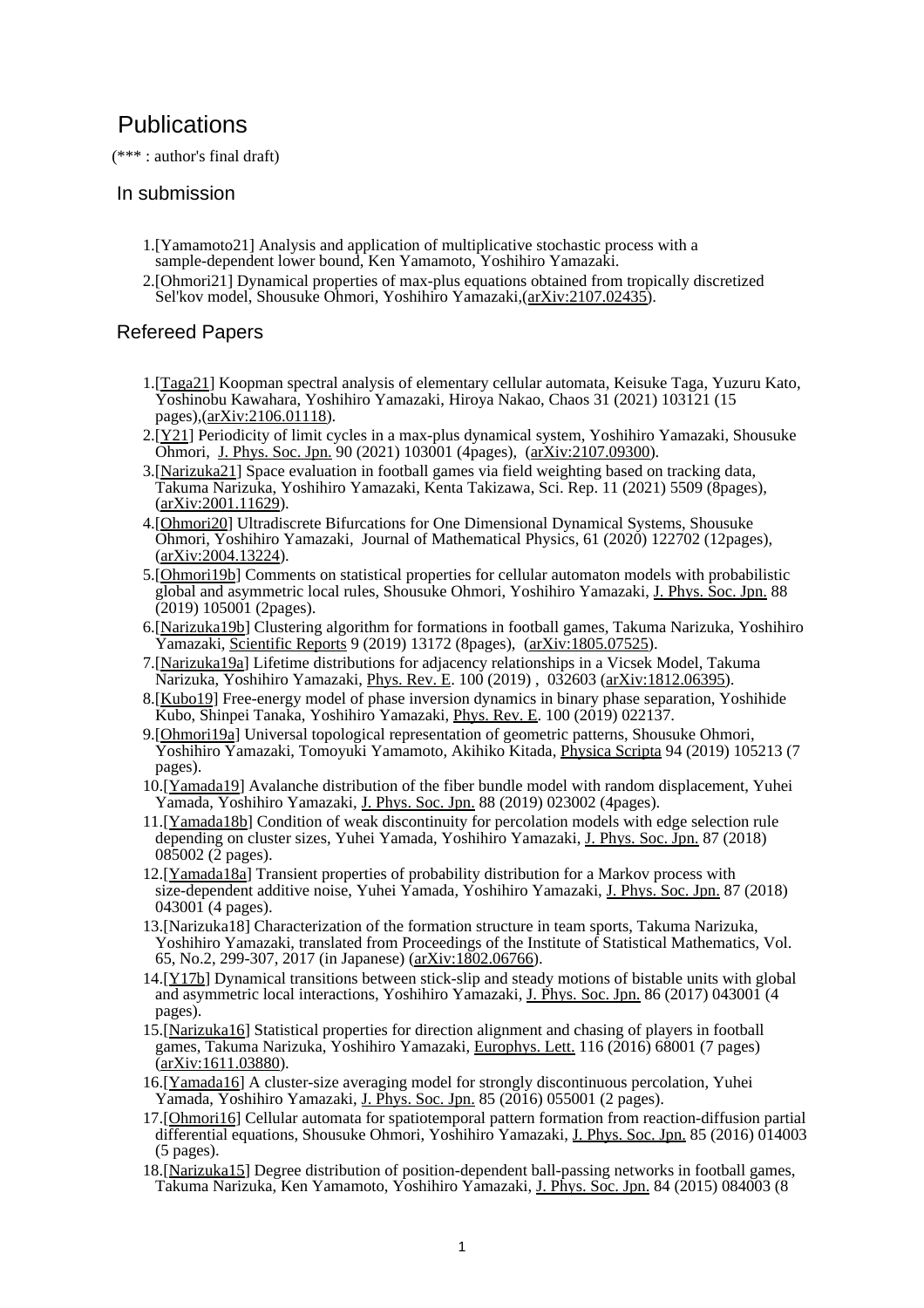pages) ([arXiv:1504.00208](http://arxiv.org/abs/1504.00208)).

- 19.[[Ohmori14\]](http://dx.doi.org/10.1093/ptep/ptu106) Derivation of a stochastic cellular automaton model for the dynamics of bistable units with global and asymmetric local interactions, Shousuke Ohmori, Yoshihiro Yamazaki, [Prog.](https://academic.oup.com/ptep) [Theor. Exp. Phys.](https://academic.oup.com/ptep) (2014) 083A01.
- 20.[[Narizuka14\]](http://dx.doi.org/10.1016/j.physa.2014.06.037) Statistical properties of position-dependent ball-passing networks in football games, Takuma Narizuka, Ken Yamamoto, Yoshihiro Yamazaki, [Physica A](http://www.sciencedirect.com/science/journal/03784371) 412 (2014) 157-168  $(\underline{arXiv:}1311.0641).$
- 21.[[Yamamoto14\]](http://dx.doi.org/10.1016/j.physa.2014.06.031) Structure and modeling of the network of two-Chinese-character compound words in the Japanese language, Ken Yamamoto, Yoshihiro Yamazaki, [Physica A](http://www.sciencedirect.com/science/journal/03784371) 412 (2014) 84-91  $(\arXiv:1405.2167)$
- $22.[Y14] <$  $22.[Y14] <$  $22.[Y14] <$ [go to Supplemental movies](http://www.y2003.phys.waseda.ac.jp/cgi-bin/fswiki/wiki.cgi?page=Suppl%2EMat%2E)>Dynamical properties in uniform and periodic growth modes of ascorbic acid crystal domain from thin solution film, Yoshihiro Yamazaki, Mitsunobu Kikuchi, Akihiko Toda, Jun-ichi Wakita, Mitsugu Matsushita, [J. Phys. Soc. Jpn.](http://journals.jps.jp/journal/jpsj) 83 (2014) 064002 (9 pages)
- 23.[[Yamamoto13b](http://dx.doi.org/10.1142/S0218348X1350014X)]Multifractal aspects of an efficient change-making process, Ken Yamamoto, Yoshihiro Yamazaki, Fractals 21 (2013) 1350014 (2013) (8 pages)
- 24.[[Iwata13](http://dx.doi.org/10.7566/JPSJ.82.084803)] Apparent transition in the human height distribution caused by age-dependent variation during puberty period, Takaki Iwata, Yoshihiro Yamazaki, Hiroto Kuninaka, [J. Phys. Soc. Jpn.](http://journals.jps.jp/journal/jpsj) 82 (2013) 084803 (4 pages) ([ISM Research Memorandum 1166](http://www.ism.ac.jp/editsec/resmemo/resmemo-file/resm1166.htm))
- 25.[[Y13\]](http://dx.doi.org/10.7566/JPSJ.82.065003) <[\\*\\*\\*](http://www.y2003.phys.waseda.ac.jp/works/Y13_JPSJ.pdf)> Preferential migration and random mobility in population size distribution of municipalities, Yoshihiro Yamazaki, Kenji Takamura, [J. Phys. Soc. Jpn.](http://journals.jps.jp/journal/jpsj) 82 (2013) 065003 (2pages)
- 26.[[Yamamoto13a](http://dx.doi.org/10.7566/JPSJ.82.044803)] Group-separation effect in cell-size distribution of origami crease patterns, Ken Yamamoto, Yoshihiro Yamazaki, [J. Phys. Soc. Jpn.](http://journals.jps.jp/journal/jpsj) 82 (2013) 044803 (7 pages)
- 27.[[Yamamoto12b](http://dx.doi.org/10.1016/j.chaos.2012.05.004)] Fractal behind coin-reducing payment, Ken Yamamoto, Yoshihiro Yamazaki, [Chaos, Solitons & Fractals](http://www.sciencedirect.com/science/journal/09600779) 45 (2012) 1058-1066 ([arXiv:1103.1208](http://arxiv.org/abs/1103.1208))
- 28.[[Y12\]](http://dx.doi.org/10.1143/JPSJ.81.043002) Spatiotemporal patterns by the dynamics of bistable units with global and asymmetric local interactions, Yoshihiro Yamazaki, Ken Yamamoto, Daisuke Kadono, Akihiko Toda, [J. Phys. Soc.](http://journals.jps.jp/journal/jpsj) [Jpn.](http://journals.jps.jp/journal/jpsj) 81 (2012) 043002 (3 pages)
- 29.[[Yamamoto12a](http://dx.doi.org/10.1103/PhysRevE.85.011145)] Power-law behavior in a cascade process with stopping event: a solvable model, Ken Yamamoto, Yoshihiro Yamazaki, [Phys. Rev. E](http://journals.aps.org/pre/) 85 (2012) 011145 (5pages)
- 30.[[Kobayashi11](http://dx.doi.org/10.1143/JPSJ.80.074003)] Fractal Structure of Isothermal Lines and Loops on the Cosmic Microwave Background, Naoki Kobayashi, Yoshihiro Yamazaki, Hiroto Kuninaka, Makoto Katori, Mitsugu Matsushita, Satoki Matsushita, Lung-Yih Chiang, [J. Phys. Soc. Jpn.](http://journals.jps.jp/journal/jpsj) 80 (2011) 074003 (5 pages)
- 31.[[Y11\]](http://dx.doi.org/10.1143/PTP.125.641) Collective behavior of bistable units with global and asymmetric local interactions, Yoshihiro Yamazaki, [Prog. Theor. Phys.](http://ptp.ipap.jp/journal/) 125 (2011) 641-652
- 32.[[Yamamoto11\]](http://dx.doi.org/10.1143/JPSJ.80.034002) Central limit theorem of the bifurcation ratio of the Horton-Strahler analysis: application to DLA clusters, Ken Yamamoto, Yoshihiro Yamazaki, [J. Phys. Soc. Jpn.](http://journals.jps.jp/journal/jpsj) 80 (2011) 034002 (3 pages)
- 33.[[Yamamoto10\]](http://dx.doi.org/10.1007/s10955-010-9928-5) Topological self-similarity on the random binary-tree model, Ken Yamamoto, Yoshihiro Yamazaki, [J. Stat. Phys.](http://www.springerlink.com/content/102588) 139 (2010) 62-71 ([arXiv:0910.4795](http://arxiv.org/abs/0910.4795))
- 34.[[Yamamoto09b](http://dx.doi.org/10.1088/1751-8113/42/41/415002)] Central Limit Theorem for Bifurcation Ratio of Random Binary Tree, Ken Yamamoto, Yoshihiro Yamazaki, [J. Phys. A: Math. and Theor.](http://www.iop.org/EJ/journal/JPhysA) 42 (2009) 415002 (11 pages) [\(arXiv:0904.2043\)](http://arxiv.org/abs/0904.2043)
- 35.[[Y09\]](http://dx.doi.org/10.1143/JPSJ.78.074001) Humidity-temperature dependence of domain growth of ascorbic acid crystal, Yoshihiro Yamazaki, Hiroki Yoshino, Machiko Izui, Yukiko Sato, Mitsugu Matsushita, [J. Phys. Soc. Jpn.](http://journals.jps.jp/journal/jpsj) 78 (2009) 074001 (6 pages)
- 36.[[Yamamoto09a](http://dx.doi.org/10.1016/j.physa.2009.02.032)] Network of two-Chinese-character compound words in Japanese language, Ken Yamamoto, Yoshihiro Yamazaki, [Physica A](http://www.sciencedirect.com/science/journal/03784371) 388 (2009) 2555-2560 [\(arXiv:0902.4060\)](http://arxiv.org/abs/0902.4060)
- 37.[[Yamamoto08\]](http://link.aps.org/abstract/PRE/v78/e021114) Formulation and asymptotic properties of the bifurcation ratio in Horton's law for the equiprobable binary tree model, Ken Yamamoto, Yoshihiro Yamazaki, [Phys. Rev. E](http://journals.aps.org/pre/) 78 (2008) 021114 (7 pages)
- 38.[[Y07a](http://dx.doi.org/10.1143/JPSJ.76.104002)] Reconstruction and Extension of the Family-Vicsek Scaling Hypothesis for Growing Rough Interfaces, Yoshihiro Yamazaki, Kazuaki Saito, Naoki Kobayashi, Tatsuya Ozawa, Mitsugu Matsushita, [J. Phys. Soc. Jpn.](http://journals.jps.jp/journal/jpsj) 76 (2007) 104002 (9pages)
- 39.[[Komura07\]](http://dx.doi.org/10.1143/JPSJ.76.083801) Modelling for collective motion of granular particles driven by motion of interfaces, Shin-ya Komura, Yoshihiro Yamazaki, [J. Phys. Soc. Jpn.](http://journals.jps.jp/journal/jpsj) 76 (2007) 083801 (4pages)
- 40.[[Y06b\]](http://dx.doi.org/10.1143/JPSJ.75.043001) Percolation in Aggregation of Granular Particles Formed by Sweeping Front Dynamics, Yoshihiro Yamazaki, Shin-ya Komura, Ken Suganuma, [J. Phys. Soc. Jpn.](http://journals.jps.jp/journal/jpsj) 75 (2006) 43001 (4pages)
- 41.[[Y06a](http://dx.doi.org/10.1016/j.physd.2005.12.009)] Pattern Formation and Spatiotemporal Behavior of Adhesive in Peeling, Yoshihiro Yamazaki, Akihiko Toda, [Physica D](http://www.sciencedirect.com/science/journal/01672789) 214 (2006) 120-131
- 42.[[Kobayashi06](http://dx.doi.org/10.1143/PTPS.161.232)] Multi-Affinity for Growing Rough Interfaces of Bacterial Colonies, Naoki Kobayashi, Tatsuya Ozawa, Kazuaki Saito, Yoshihiro Yamazaki, Tohey Matsuyama, Mitsugu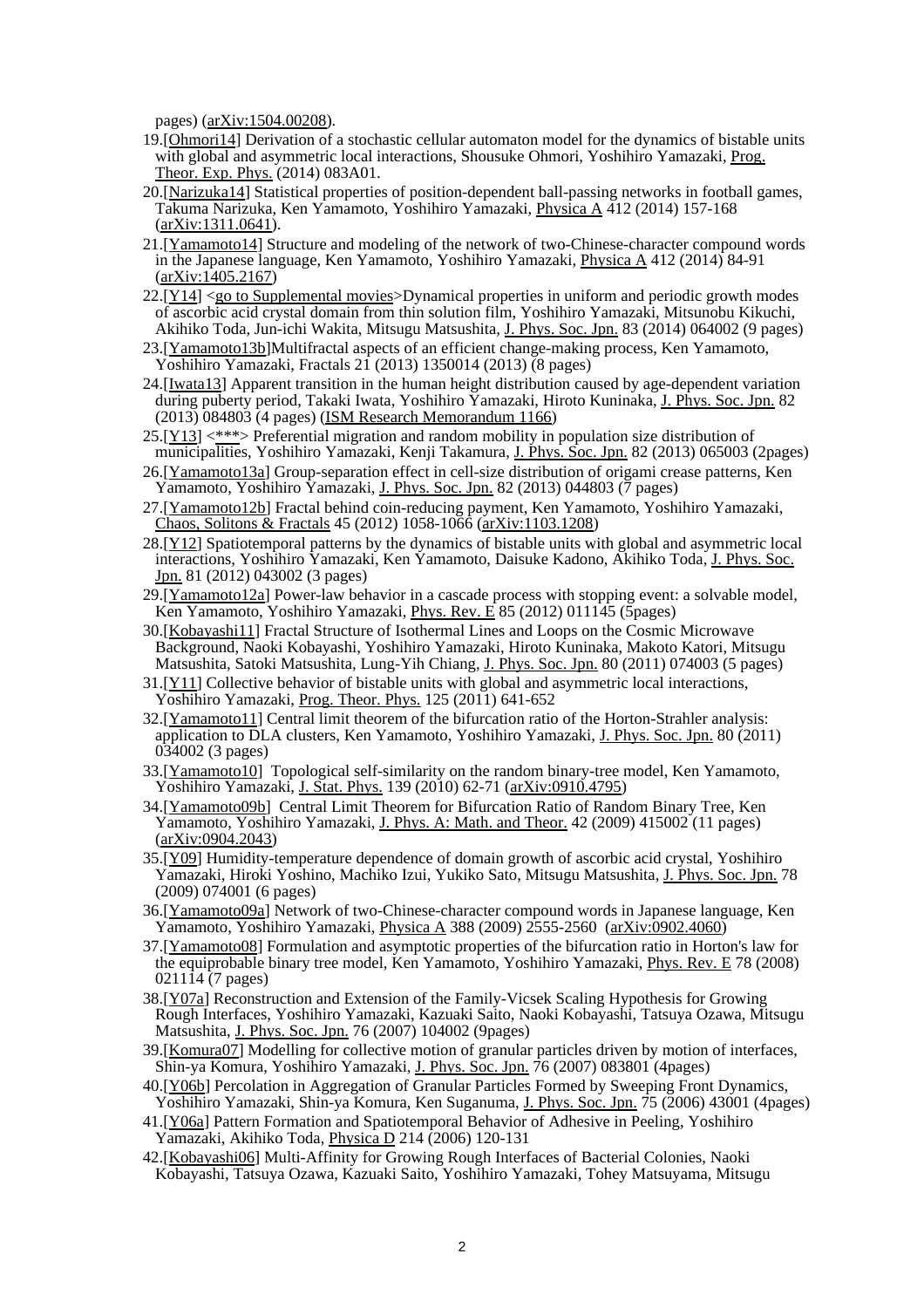Matsushita, [Prog. Theor. Phys.](http://ptp.ipap.jp/journal/) Suppl. 161 (2006) 232-235

- 43.[[Mizuguchi05\]](http://link.aps.org/doi/10.1103/PhysRevE.71.056122) Directional crack propagation of granular water systems,Tsuyoshi Mizuguchi, Akihiro Nishimoto, So Kitsunezaki, Yoshihiro Yamazaki, Ichio Aoki, Physical Review E 71 (2005) 056122 (5pages)
- 44.[[Y05\]](http://dx.doi.org/10.1016/j.physd.2004.12.013) Periodic growth of bacterial colonies, Yoshihiro Yamazaki, Takemasa Ikeda, Hirotoshi Shimada, Fumiko Hiramatsu, Naoki Kobayashi, Jun-ichi Wakita, Hiroto Itoh, Sayuri Kurosu, Michio Nakatsuchi, Tohey Matsuyama, Mitsugu Matsushita, [Physica D](http://www.sciencedirect.com/science/journal/01672789) 205 (2005) 136-153
- 45.[[Hiramatsu05\]](http://dx.doi.org/10.1264/jsme2.20.120) Patterns of Expansion produced by a Structured Cell Population of Serratia marcescens in Response to Different Media, Fumiko Hiramatsu, Jun-ichi Wakita, Naoki Kobayashi, Yoshihiro Yamazaki, Mitsugu Matsushita, Tohey Matsuyama, Microbes and Environments 20 (2005) 120-125
- 46.[[Kobayashi05](http://dx.doi.org/10.1143/JPSJ.74.2712)] Extended Dynamic Scaling for Growing Interfaces, Naoki Kobayashi, Kazuaki Saito, Tatsuya Ozawa, Yoshihiro Yamazaki, Katsuya Honda, Mitsugu Matsushita, [J. Phys. Soc. Jpn.](http://journals.jps.jp/journal/jpsj) 74 (2005) 2712-2715
- 47.[[Shimada04\]](http://dx.doi.org/10.1143/JPSJ.73.1082) Dependence of Local Cell Density on Concentric Ring Colony Formation by Bacterial Species Bacillus subtilis, Hirotoshi Shimada, Takemasa Ikeda, Jun-ichi Wakita, Hiroto Itoh, Sayuri Kurosu, Fumiko Hiramatsu, Michio Nakatsuchi, Yoshihiro Yamazaki, Tohey Matsuyama, Mitsugu Matsushita, [J. Phys. Soc. Jpn.](http://journals.jps.jp/journal/jpsj) 73 (2004) 1082-1089
- 48.[[Kobayashi04](http://dx.doi.org/10.1143/JPSJ.73.2112)] Dynamic Scaling of the Growing Rough Surfaces, Naoki Kobayashi, Osamu Moriyama, So Kitsunezaki, Yoshihiro Yamazaki, Mitsugu Matsushita, [J. Phys. Soc. Jpn.](http://journals.jps.jp/journal/jpsj) 73 (2004) 2112-2116
- 49.[[Y04\]](http://dx.doi.org/10.1143/JPSJ.73.2342) Stability of Tunnel Structure and Relationship between Peel Load and Spatiotemporal Pattern by Deformed Adhesive during Peeling, Yoshihiro Yamazaki, Akihiko Toda, [J. Phys. Soc.](http://journals.jps.jp/journal/jpsj) [Jpn.](http://journals.jps.jp/journal/jpsj) 73 (2004) 2342-2346
- 50.[[Matsushita04](http://dx.doi.org/10.1017/S1479050505001626)] Colony Formation in Bacteria: Experiments and Modeling, Mitsugu Matsushita, Fumiko Hiramatsu, Naoki Kobayashi, Tatsuya Ozawa, Yoshihiro Yamazaki, Tohey Matsuyama, Biofilms 1 (2004) 305-317
- 51.[[Tanaka03](http://dx.doi.org/10.1209/epl/i2003-00462-x)] Bouncing gel balls: Impact of soft gels onto rigid surface, Y. Tanaka, Y. Yamazaki, K. Okumura, [Europhys. Lett.](http://iopscience.iop.org/journal/0295-5075) 63 (2003) 146-152
- 52.[[Moriyama03\]](http://dx.doi.org/10.1143/PTPS.150.136) Transition to Density Waves of Granular Particles Flowing through a Vertical Pipe, Osamu Moriyama, Naoya Kuroiwa, Sayako Tateda, Taichi Arai, Atsushi Awazu, Yoshihiro Yamazaki, Mitsugu Matsushita, [Prog. Theor. Phys.](http://ptp.ipap.jp/journal/) Suppl. 150 (2003) 136-146
- 53.[[Kobayashi03](http://dx.doi.org/10.1143/JPSJ.72.970)] Modelling and Numerical Analysis of the Colony Formation of Bacteria, Naoki Kobayashi, Takuya Sato, Yoshihiro Yamazaki, Mitsugu Matsushita, [J. Phys. Soc. Jpn.](http://journals.jps.jp/journal/jpsj) 72 (2003) 970-971
- 54.[[Okuzono03\]](http://link.aps.org/doi/10.1103/PhysRevB.67.054106) Theory of aging phenomena in shape-memory alloys, Tohru Okuzono, Yoshihiro Yamazaki, Takao Ohta, [Phys. Rev. B](http://journals.aps.org/prb/) 67 (2003) 054106 (12pages)
- 55.[[Ito03\]](http://dx.doi.org/10.1143/JPSJ.72.1384) Morphological Diversity in Crystal Growth of l-Ascorbic Acid Dissolved in Methanol, Miho Ito, Machiko Izui, Yoshihiro Yamazaki, Mitsugu Matsushita, [J. Phys. Soc. Jpn.](http://journals.jps.jp/journal/jpsj) 72 (2003) 1384-1389
- 56.[[Y02b\]](http://dx.doi.org/10.1143/JPSJ.71.2859) Dynamics of Granular Flow through a Vertical Pipe under the Control of Inflow Rate, Yoshihiro Yamazaki, Sayako Tateda, Atsushi Awazu, Taichi Arai, Osamu Moriyama, Mitsugu Matsushita, [J. Phys. Soc. Jpn.](http://journals.jps.jp/journal/jpsj) 71 (2002) 2859-2862
- 57.[[Y02a](http://dx.doi.org/10.1143/JPSJ.71.1618)] Dynamical-Morphological Property of Adhesive Tape in Peeling, Yoshihiro Yamazaki, Akihiko Toda, [J. Phys. Soc. Jpn.](http://journals.jps.jp/journal/jpsj) 71 (2002) 1618-1621
- 58.[[Watanabe02](http://dx.doi.org/10.1143/JPSJ.71.650)] Dynamical Properties of Transient Spatio-Temporal Patterns in Bacterial Colony of Proteus mirabilis, Kazuhiko Watanabe, Jun-ichi Wakita, Hiroto Itoh, Hirotoshi Shimada, Sayuri Kurosu, Takemasa Ikeda, Yoshihiro Yamazaki, Tohey Matsuyama, Mitsugu Matsushita, [J. Phys.](http://journals.jps.jp/journal/jpsj) [Soc. Jpn.](http://journals.jps.jp/journal/jpsj) 71 (2002) 650-656
- 59.[[Motoyama01\]](http://dx.doi.org/10.1143/JPSJ.70.729) Target Patterns in Phase Separation Induced by Cross-Linking, Miho Motoyama, Yoshihiro Yamazaki, Takao Ohta, [J. Phys. Soc. Jpn.](http://journals.jps.jp/journal/jpsj) 70 (2001) 729-732
- 60.[[Ichitsubo00](http://link.aps.org/doi/10.1103/PhysRevB.62.5435)] Kinetics of cubic to tetragonal transformation under external field by the time-dependent Ginzburg-Landau approach, Tetsu Ichitsubo, Katsushi Tanaka, Masahiro Koiwa, Yoshihiro Yamazaki, *Phys. Rev. B* 62 (2000) 5435-5441 (7pages)
- 61.[[Y00\]](http://dx.doi.org/10.1143/JPSJ.69.2387) Front Aggregation and Labyrinthine Pattern in the Drying Process of Two-Dimensional Wet Granular Systems, Yoshihiro Yamazaki, Tsuyoshi Mizuguchi, [J. Phys. Soc. Jpn.](http://journals.jps.jp/journal/jpsj) 69 (2000) 2387 -2390
- 62.[[Y98b\]](http://journals.jps.jp/doi/abs/10.1143/JPSJ.67.2970) Pattern Formations in Cubic-Tetragonal Structural Transitions, Yoshihiro Yamazaki, [J.](http://journals.jps.jp/journal/jpsj) [Phys. Soc. Jpn.](http://journals.jps.jp/journal/jpsj) 67 (1998) 2970-2979
- 63.[[Y98a](http://dx.doi.org/10.1143/JPSJ.67.1587)] Interface Dynamics for Cubic-Tetragonal Structural Transitions, Yoshihiro Yamazaki, [J.](http://journals.jps.jp/journal/jpsj) [Phys. Soc. Jpn.](http://journals.jps.jp/journal/jpsj) 67 (1998) 1587-1593
- 64.[[Y97\]](http://dx.doi.org/10.1143/JPSJ.66.2628) Numerical Study of Elastic Effects by Cubic-Tetragonal Symmetry Breaking on the